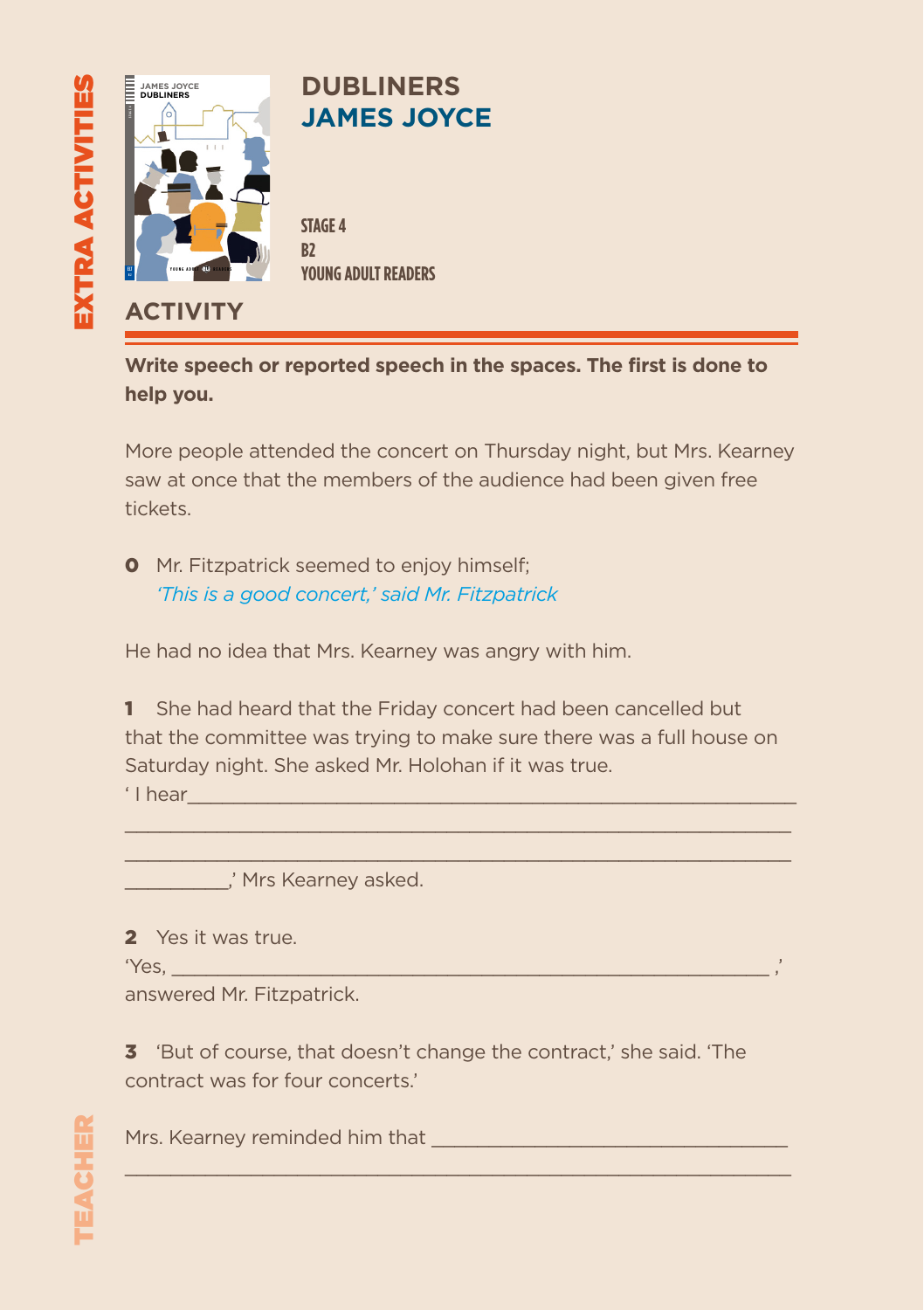

|       |             |  | 4 Mr. Holohan advised her to speak to Mr. Fitzpatrick. |                |
|-------|-------------|--|--------------------------------------------------------|----------------|
|       | 'You should |  |                                                        | .' Mr. Holohan |
| said. |             |  |                                                        |                |

| 5 Mrs. Kearney was now beginning to be worried. |         |
|-------------------------------------------------|---------|
| 'I am                                           | .' Mrs. |
| Kearney said.                                   |         |

6 She told Mr. Fitzpatrick that her daughter had signed for four concerts and that, of course, according to the contract, she must receive all the money, whether the Society gave four concerts or not.

| 'My daughter<br>.' said Mrs.                                       |  |
|--------------------------------------------------------------------|--|
| Kearney, 'according to the contract she must receive all the money |  |
|                                                                    |  |

7 Mr. Fitzpatrick did not seem to understand the problem but said he would speak to the committee.

| 'I am not sure I | ,' Mr. Fitzpatrick said, |  |  |
|------------------|--------------------------|--|--|
|                  |                          |  |  |

1 'I hear the Friday concert has been cancelled and the committee is trying to get a full house on Saturday night. Is this true?' Mrs Kearney asked; 2 'Yes, it is true,' answered Mr. Fitzpatrick; 3 Mrs. Kearney reminded him that didn't change the contract, the contract was for four concerts; 4 'You should speak to Mr. Fitzpatrick,' Mr. Holohan said; 5 'I am beginning to get worried,' Mrs. Kearney said; 6 'My daughter has signed for four concerts,' said Mrs. Kearney, 'according to the contract she must receive all the money whether the Society gives four concerts or not.' 7 'I am not sure I understand the problem,' Mr. Fitzpatrick said, 'I will speak to the committee.'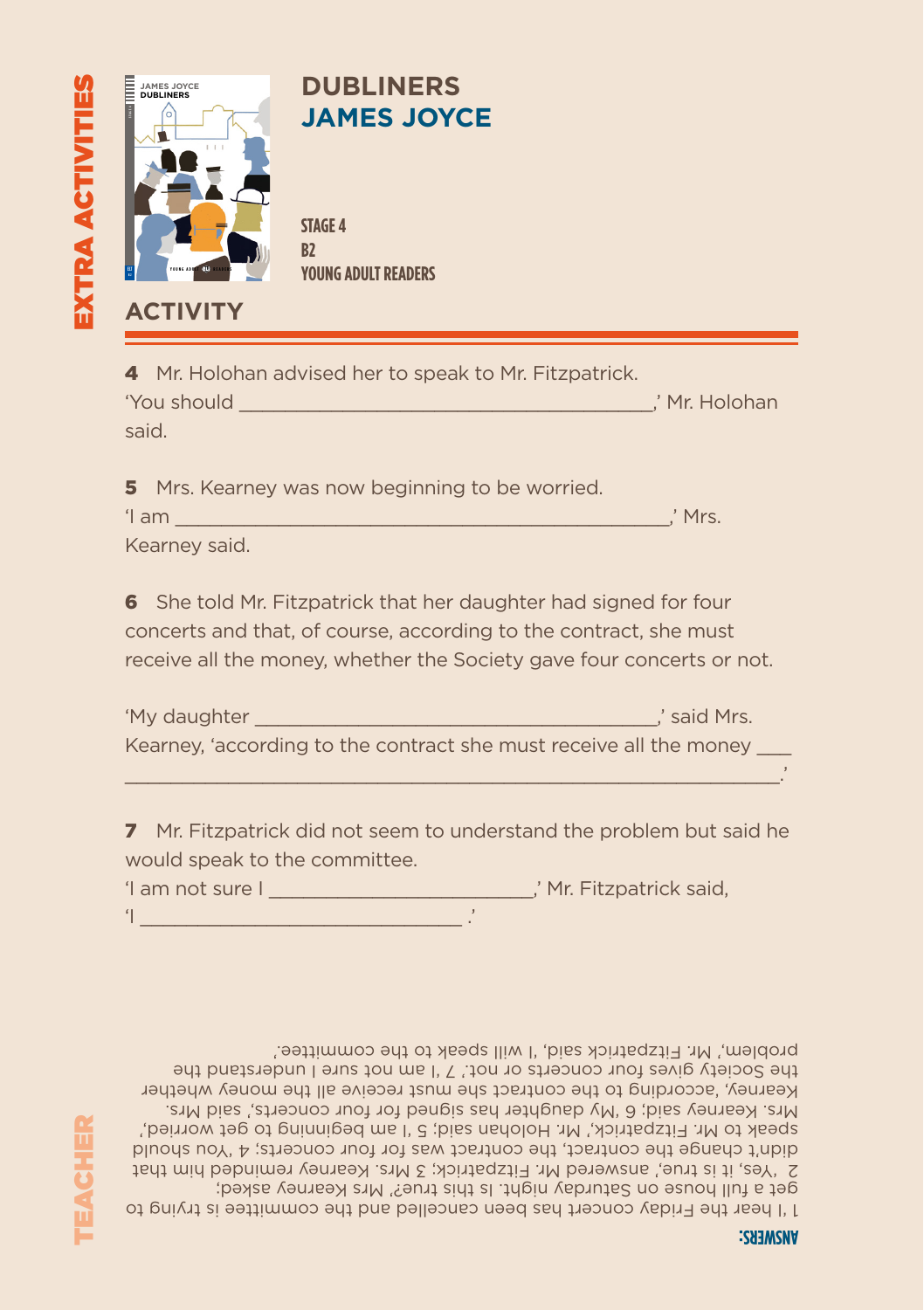

**Match each word to its definition on the right.**

- 1 stage
- 2 regret
- 3 vacant
- 4 wipe
- 5 burst
- **6** rage
- 7 restless
- 8 fleshy
- 9 enthusiastic
- 10 abruptly
- A fat
- **B** explode
- **C** the place in a theatre where actors perform
- **D** empty
- E excited
- **F** quickly and unexpectedly
- G clean
- **H** not able to keep still
- I deep anger
- **J** feel disappointed or sorry about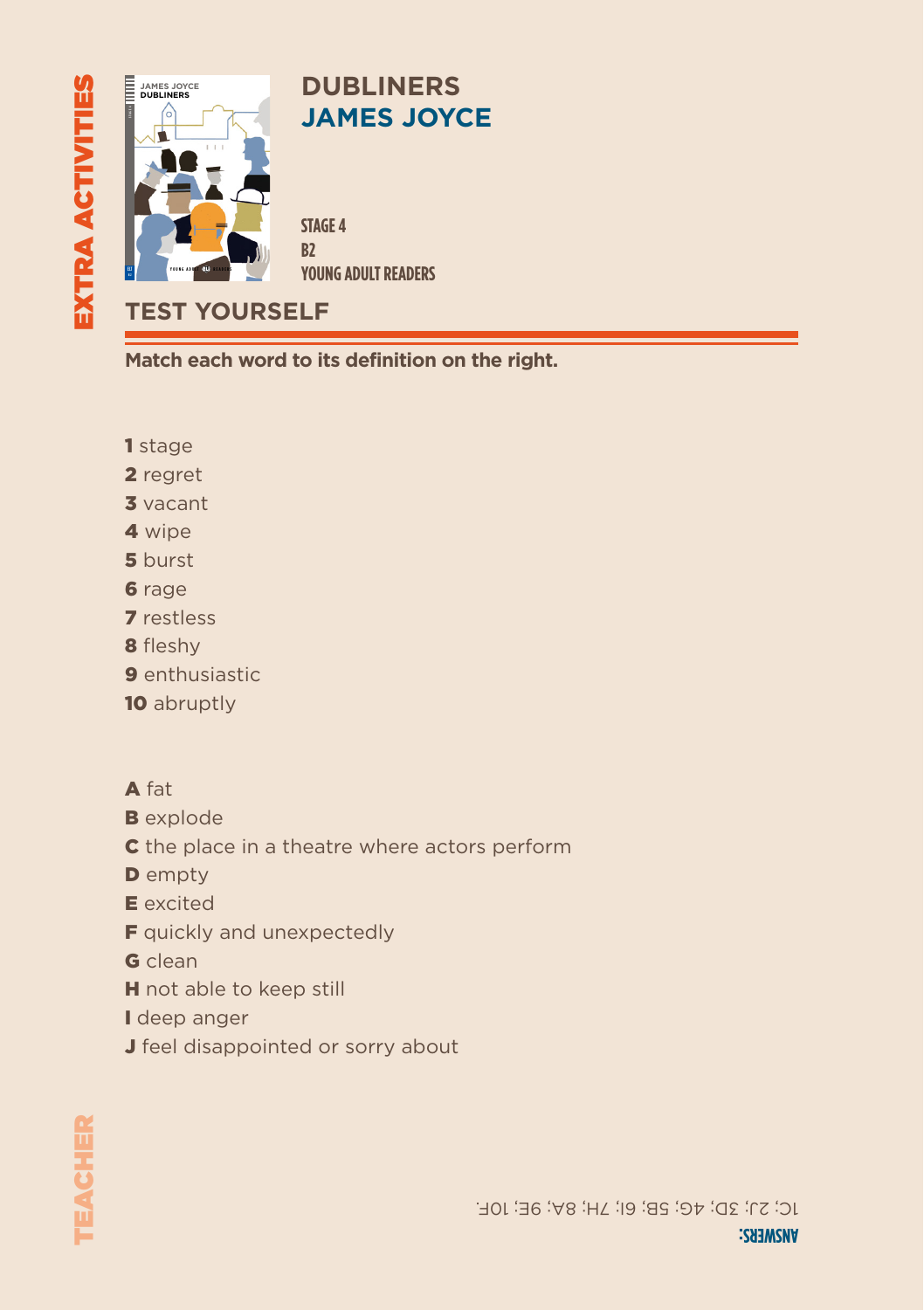

## **DUBLINERS JAMES JOYCE**

**STAGE 4 B2 YOUNG ADULT READERS**

## FCE - Speaking

**3 Work in pairs. Ask and answer questions about the stories in The Dubliners and the writer, James Joyce. Use the prompts to help you.**

- favourite story?
- why?
- characters / like best?
- why?
- story / not like so much?
- make film of one story / which one?
- scene / remember most / The Dubliners?
- James Joyce / like Dublin of the time?
- why / why not?